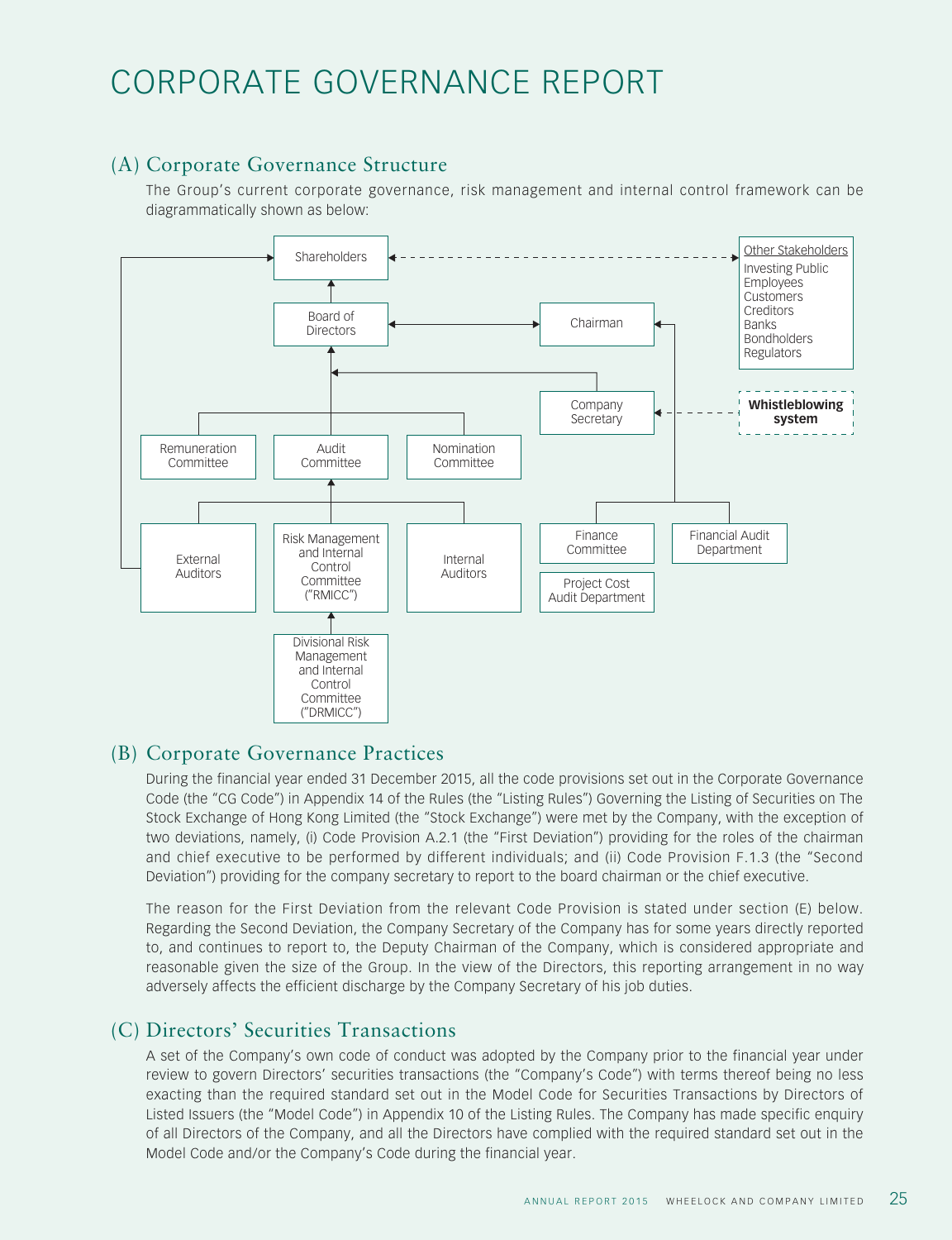# (D) Board of Directors

## **(I) Composition of the Board, Number of Board/General Meetings and Directors' Attendance**

The Company's Board has a balance of skills, experience and diversity of perspectives appropriate to the requirements of the Company's business, and a balanced composition of executive and non-executive directors. Four Board meetings and one general meeting were held during the financial year ended 31 December 2015. The composition of the Board and attendance of the Directors are set out below:

|                                                                    | <b>Attendance/Number of Meeting(s)</b> |                                       |
|--------------------------------------------------------------------|----------------------------------------|---------------------------------------|
| <b>Directors</b>                                                   |                                        | <b>Board Meetings General Meeting</b> |
| Douglas C K Woo (Chairman & Managing Director)                     | 4/4                                    | 1/1                                   |
| Stephen T H Ng (Deputy Chairman)                                   | 4/4                                    | 1/1                                   |
| Stewart C K Leung (Vice Chairman)                                  | 3/4                                    | 1/1                                   |
| Paul Y C Tsui (Executive Director & Group Chief Financial Officer) | 4/4                                    | 0/1                                   |
| Ricky K Y Wong                                                     | 4/4                                    | 1/1                                   |
| <b>Non-executive Director</b>                                      |                                        |                                       |
| Mignonne Cheng (Mrs)                                               | 4/4                                    | 1/1                                   |
| <b>Independent Non-executive Directors</b>                         |                                        |                                       |
| Tak Hay Chau                                                       | 4/4                                    | 1/1                                   |
| Winston K W Leong                                                  | 4/4                                    | 1/1                                   |
| Alan H Smith                                                       | 4/4                                    | 1/1                                   |
| Richard Y S Tang                                                   | 4/4                                    | 1/1                                   |
| Kenneth W S Ting                                                   | 2/4                                    | 1/1                                   |
| Nancy S L Tse                                                      | 4/4                                    | 0/1                                   |
| Glenn S Yee                                                        | 3/4                                    | 0/1                                   |

Each Director of the Company has been appointed on the strength of his/her calibre, experience and stature, and his/her potential to contribute to the proper guidance of the Group and its businesses. Apart from formal meetings, matters requiring Board approval were arranged by means of circulation of written resolutions.

During the year ended 31 December 2015, the Chairman of the Company held a meeting with the Nonexecutive Directors (including Independent Non-executive Directors ("INED(s)") without the presence of the executive Directors.

The Chairman of the Company, namely, Mr Douglas C K Woo, is the son of Mr Peter K C Woo, who was formerly the Senior Director of the Company until 19 May 2015.

## **(II) Operation of the Board**

The Company is headed by an effective Board which makes decisions objectively in the interests of the Company. The Company's management has closely monitored changes to regulations that affect its corporate affairs and businesses, and changes to accounting standards, and adopted an appropriate reporting format in its interim report, annual report and other related documents to present a balanced, clear and comprehensible assessment of the Group's performance, position and prospects. Where these changes are pertinent to the Company or Directors' disclosure obligations, the Directors are either briefed during Board meetings or issued with regular updates and materials to keep them abreast of their responsibilities and of the conduct, business activities and development of the Group. Newly appointed Directors receive briefings and orientation on their legal and other responsibilities as a Director and the role of the Board. The Company has also provided appropriate information in a timely manner to the Directors to enable them to make an informed decision and to discharge their duties and responsibilities as Directors of the Company.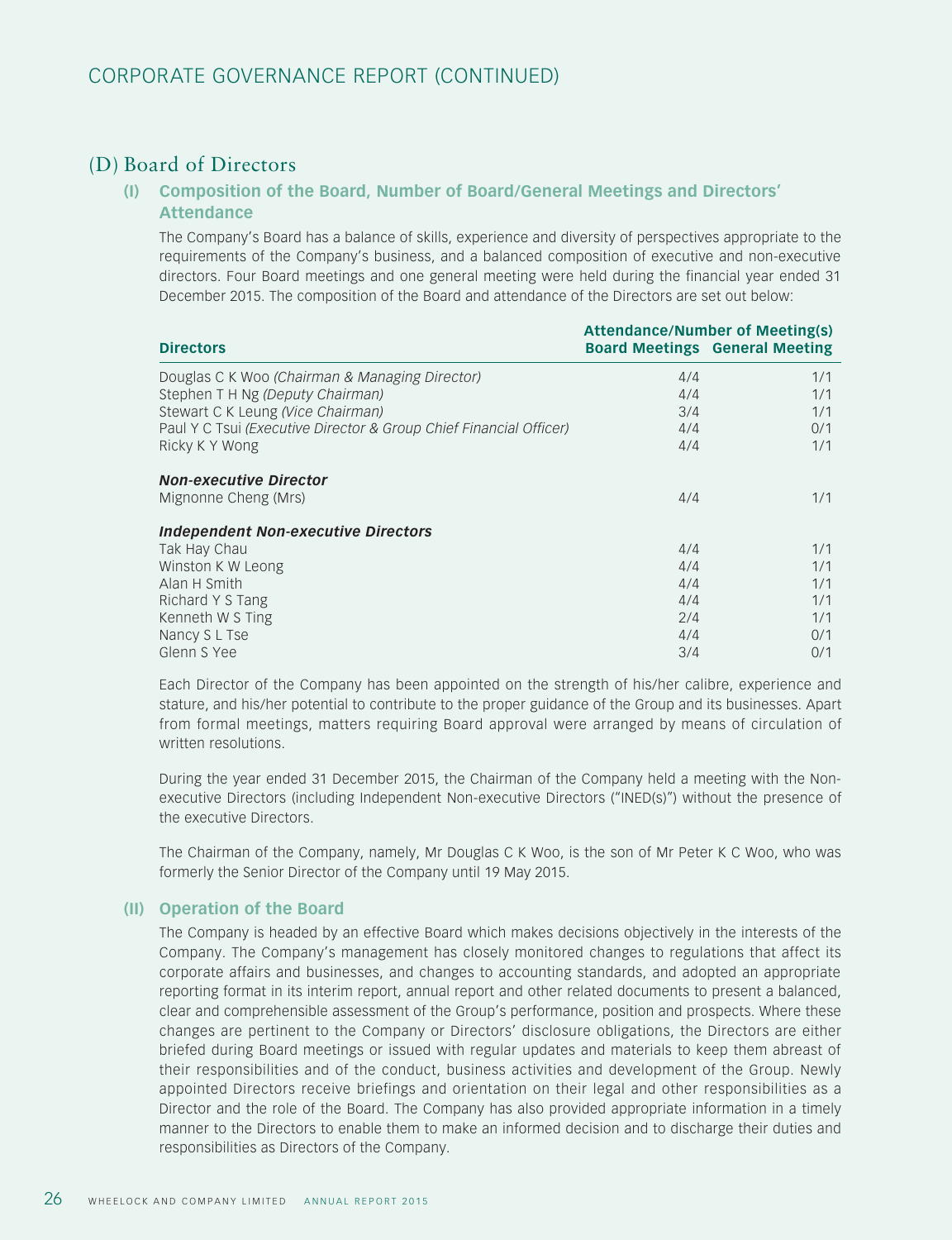There is a clear division of responsibilities between the Board and the management. Decisions on important matters are specifically reserved to the Board while decisions on the Group's general operations are delegated to the management. Important matters include those affecting the Group's strategic policies, major investment and funding decisions and major commitments relating to the Group's operations.

#### **(III) Directors' Continuous Professional Development**

The Company has arranged for Directors to attend training sessions which place emphasis on the roles, functions and duties of a listed company director. In addition to the training arranged by the Company, some of the Directors also received training organised by other companies and provided records thereof to the Company.

According to the records of training maintained by the Company Secretary, during the financial year under review, all the current Directors pursued continuous professional development and relevant details are set out below:

| <b>Directors</b>     | Type of training<br>(See Remarks) |
|----------------------|-----------------------------------|
| Douglas C K Woo      | A, C                              |
| Stephen T H Ng       | A, C                              |
| Stewart C K Leung    | A, C                              |
| Paul Y C Tsui        | A, C                              |
| Ricky K Y Wong       | A, C                              |
| Mignonne Cheng (Mrs) | $\mathcal{C}$                     |
| Tak Hay Chau         | A, C                              |
| Winston K W Leong    | A, C                              |
| Alan H Smith         | A, C                              |
| Richard Y S Tang     | A, C                              |
| Kenneth W S Ting     | A, C                              |
| Nancy S L Tse        | A, B, C                           |
| Glenn S Yee          | A, C                              |
|                      |                                   |

*Remarks:*

*A: attending seminars and/or conferences and/or forums*

*B: giving talks at seminars and/or conferences and/or forums*

*C: reading journals, updates, articles and/or materials, etc.*

## (E) Chairman and Chief Executive

Mr Douglas C K Woo serves as the Chairman and also as the *de facto* chief executive of the Company. This is a deviation from Code Provision A.2.1 with respect to the roles of chairman and chief executive to be performed by different individuals. Such deviation is deemed appropriate as it is considered to be more efficient to have one single person to be the Chairman of the Company as well as to discharge the executive functions of a chief executive. The Board of Directors believes that the balance of power and authority is adequately ensured by the operations of the Board which comprises experienced and high calibre individuals, with more than half of them being INEDs.

Furthermore, the Chairman is supported by Deputy Chairman Mr Stephen T H Ng, Vice Chairman Mr Stewart C K Leung, Executive Director & Group Chief Financial Officer Mr Paul Y C Tsui and Director Mr Ricky K Y Wong. The Chairman is responsible for the Board, focuses on Group strategies and Board issues, ensures a cohesive working relationship between members of the Board and management, and also in his capacity as *de facto* chief executive, he directly has responsibilities in certain major business units of the Group.

**Type of training**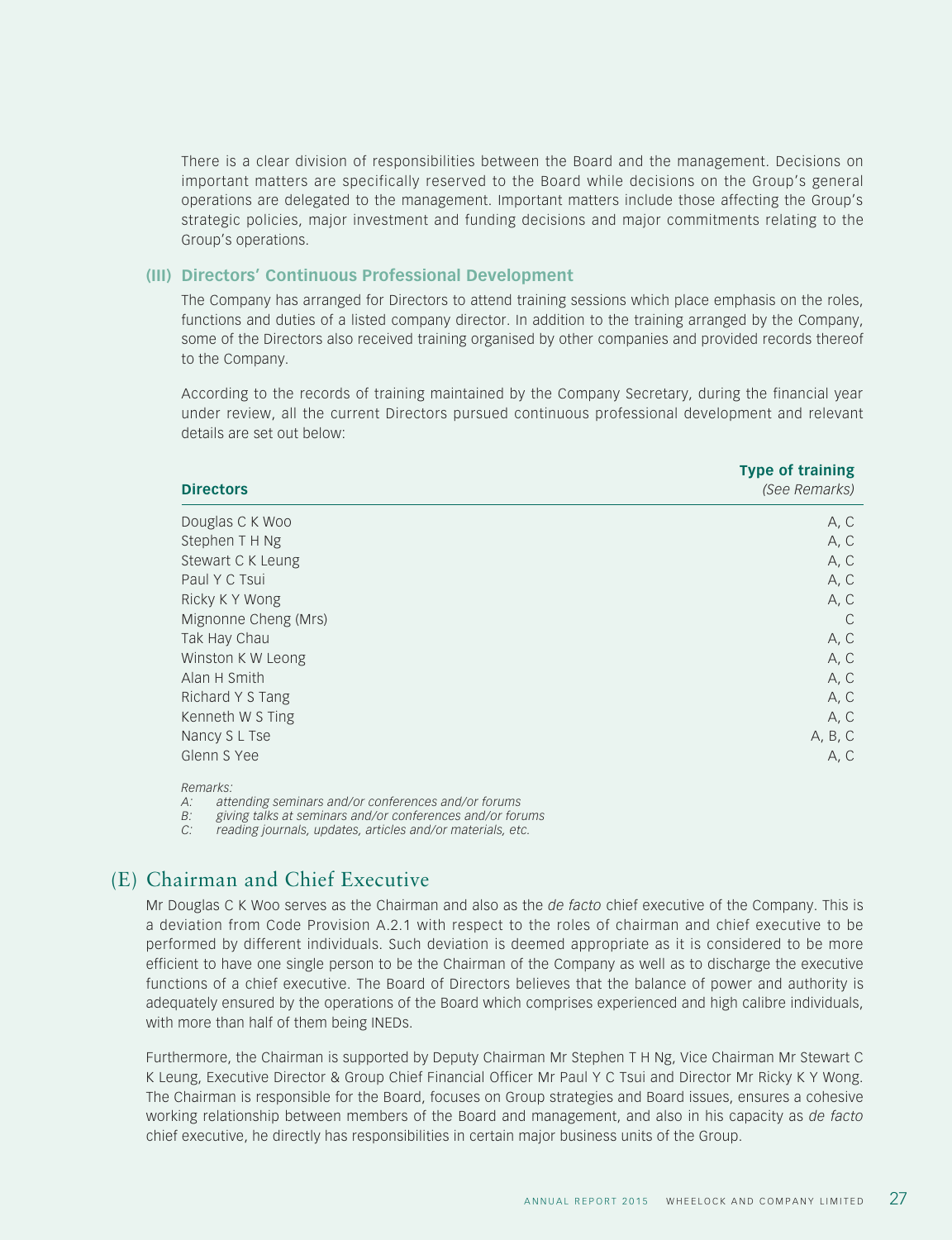# (F) Non-executive Directors

All those existing Directors of the Company who do not hold any executive office of the Company (including INEDs) have their respective terms of appointment coming to an end normally three years after their appointment to the Board or (in the case of Directors who were re-elected to the Board at previous Annual General Meetings) their last re-election as Directors. The re-election of each of those INEDs who has served on the Board for more than nine years is subject to (i) a separate resolution to be approved by Shareholders at the relevant Annual General Meeting; and (ii) further information being given to Shareholders together with the notice of meeting regarding the reasons why the Board believes the relevant Director is still independent and should be re-elected.

## (G) Board Committees

## **(I) Audit Committee**

The Company has set up an Audit Committee ("AC") with all its members appointed from the Company's INEDs.

All AC members have sufficient experience in reviewing audited financial statements as aided by the auditors of the Group whenever required. In addition, Mr Alan H Smith and Ms Nancy S L Tse have the appropriate professional qualifications and/or experience in financial matters.

Four AC meetings were held during the financial year ended 31 December 2015. Attendance of the AC members is set out below:

| <b>Members</b>                | <b>Attendance/Number of Meetings</b> |
|-------------------------------|--------------------------------------|
| Alan H Smith (Chairman of AC) | 4/4                                  |
| Kenneth W S Ting              | 2/4                                  |
| Nancy S L Tse                 | 4/4                                  |
| Glenn S Yee                   | 4/4                                  |

- (i) The terms of reference of the AC are aligned with the provisions set out in the CG Code and the recommendations set out in "A Guide for Effective Audit Committees" issued by the Hong Kong Institute of Certified Public Accountants. Given below are the main duties of the AC:
	- (A) Relationship with the Company's External Auditors
		- (a) to be primarily responsible for making recommendation to the Board on the appointment, reappointment and removal of the external auditors, and to approve the remuneration and terms of engagement of the external auditors, and any questions of their resignation or dismissal;
		- (b) to review and monitor the external auditors' independence and objectivity and the effectiveness of the audit process in accordance with applicable standards. The Committee should discuss with the auditors the nature and scope of the audit and reporting obligations before the audit commences; and
		- (c) to develop and implement policy on engaging an external auditor to supply non-audit services. For this purpose, "external auditor" includes any entity that is under common control, ownership or management with the audit firm or any entity that a reasonable and informed third party knowing all relevant information would reasonably conclude to be part of the audit firm nationally or internationally. The Committee should report to the Board, identifying and making recommendations on any matters where action or improvement is needed.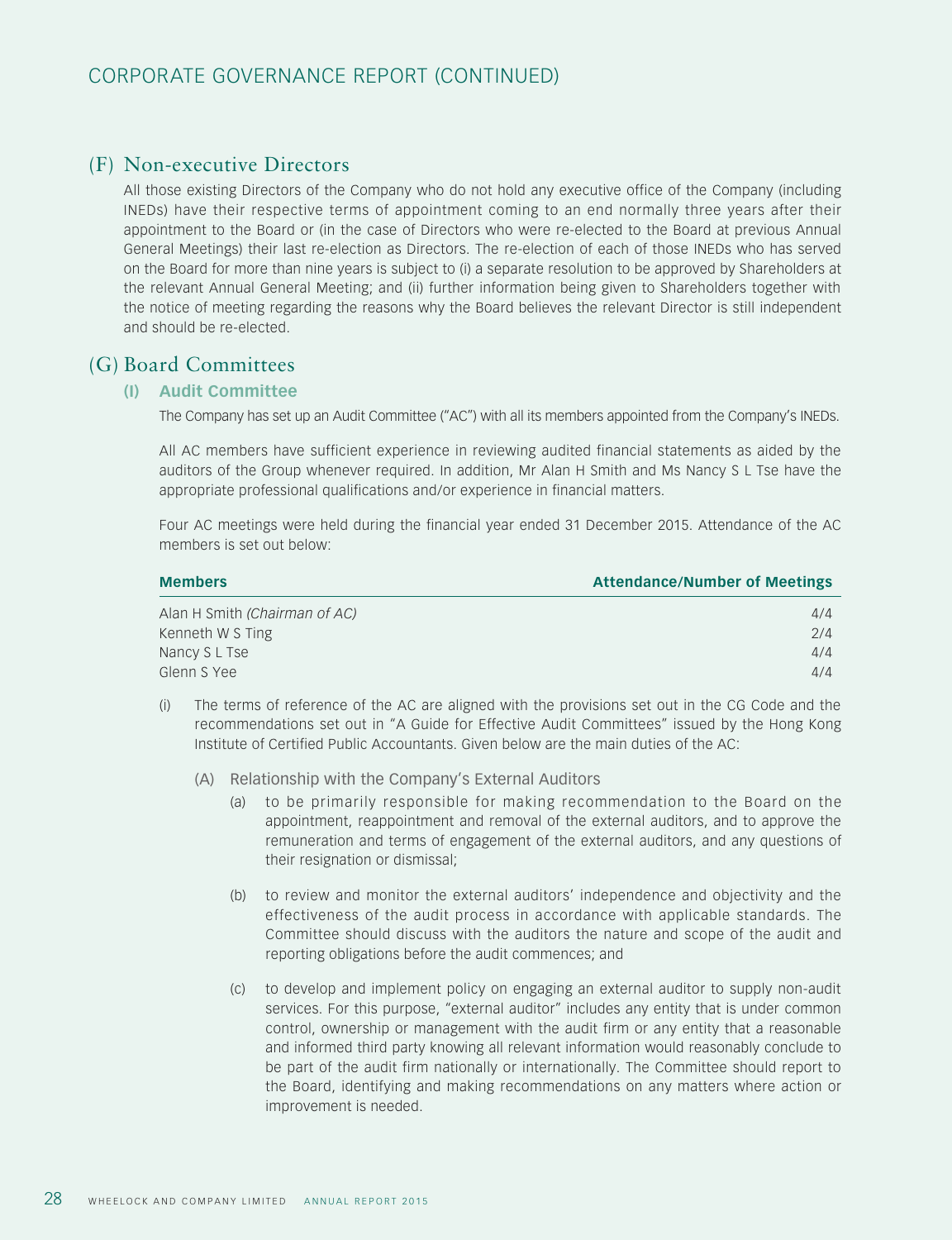- (B) Review of Financial Information of the Company
	- (a) to monitor integrity of financial statements of the Company and the Company's annual report and accounts, half-year report and, if prepared for publication, quarterly reports, and to review significant financial reporting judgments contained in them. In reviewing these reports before submission to the Board, the Committee should focus particularly on: –
		- (i) any changes in accounting policies and practices;
		- (ii) major judgmental areas;
		- (iii) significant adjustments resulting from the audit;
		- (iv) the going concern assumptions and any qualifications;
		- (v) compliance with accounting standards; and
		- (vi) compliance with the Listing Rules and legal requirements in relation to financial reporting;
	- (b) regarding (B)(a) above:
		- (i) members of the Committee should liaise with the Company's Board and Senior Management and the Committee must meet, at least twice a year, with the Company's external auditors; and
		- (ii) the Committee should consider any significant or unusual items that are, or may need to be, reflected in the report and accounts; it should give due consideration to any matters that have been raised by the Company's staff responsible for the accounting and financial reporting function, or for compliance function, or auditors (internal or external).
- (C) Oversight of the Company's financial reporting systems, and risk management and internal control systems
	- (a) to review the Company's risk management and internal control systems covering all controls; including financial, operational and compliance controls, with the support of the Risk Management and Internal Control Committee;
	- (b) to discuss the risk management and internal control systems with management to ensure that management has performed its duty to have effective systems. This discussion should include the adequacy of resources, staff qualifications and experience, training programmes and budget of the Company's accounting, internal audit and financial reporting functions;
	- (c) to consider major investigation findings on risk management and internal control matters as delegated by the Board or on its own initiative and management's response to these findings and to review the statements concerning risk management and internal control to be included in the annual report;
	- (d) to ensure co-ordination between the internal and external auditors, to review and approve the annual internal audit plan, to ensure that the internal audit function is adequately resourced and has appropriate standing within the Company for it to carry out an analysis and independent appraisal of the adequacy and effectiveness of the Company's financial reporting system and risk management and internal control systems, and to review and monitor the effectiveness of the internal audit function;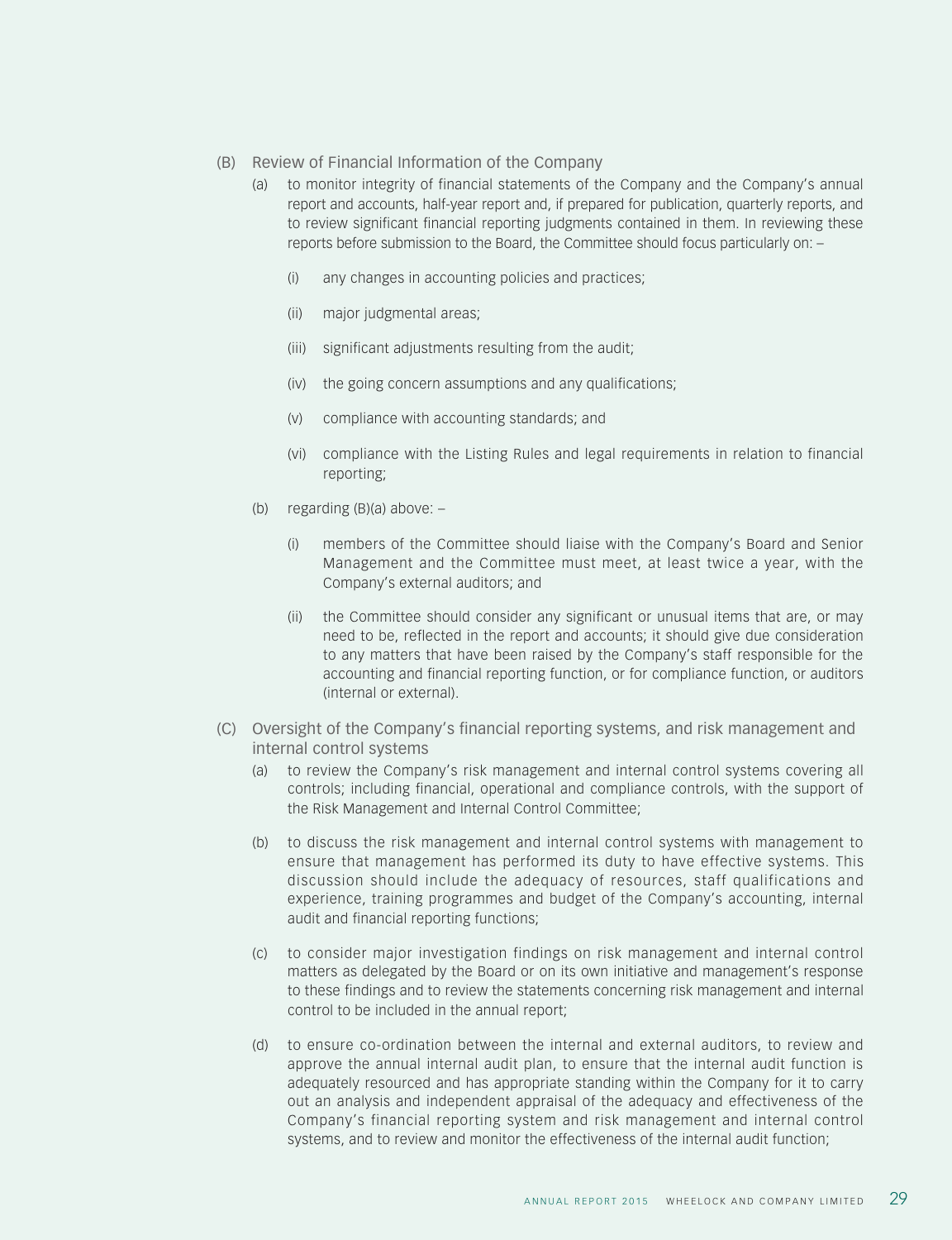- (e) to review the Group's financial and accounting policies and practices;
- (f) to review the external auditors' management letter, any material queries raised by the auditors to management about accounting records, financial accounts or systems of control and management's response;
- (g) to ensure that the Board will provide a timely response to the issues raised in the external auditors' management letter;
- (h) to report to the Board on the matters in the Code Provisions in the Listing Rules;
- (i) to review arrangements employees of the Company can use, in confidence, to raise concerns about possible improprieties in financial reporting, internal control or other matters. The Committee should ensure that proper arrangements are in place for fair and independent investigation of these matters and for appropriate follow-up action;
- (j) to act as the key representative body for overseeing the Company's relations with the external auditors; and
- (k) to consider other topics, as defined by the Board.
- (D) Oversight of the Company's Corporate Governance Matters
	- (a) to develop and review the Company's policies and practices on corporate governance and make recommendations to the Board;
	- (b) to review and monitor the training and continuous professional development of Directors and Senior Management;
	- (c) to review and monitor the Company's policies and practices on compliance with legal and regulatory requirements;
	- (d) to develop, review and monitor the code of conduct and compliance manual (if any) applicable to employees and Directors; and
	- (e) to consider other topics, as defined by the Board.
- (ii) Whistleblowing Policy & Procedures have been adopted by the Group, with the authority and responsibility being delegated to the AC, further information of which is set out in the third paragraph of the sub-section headed "(II) Practices & Processes" on page 34.
- (iii) The other work performed by the AC for the financial year ended 31 December 2015 is summarised below:
	- (a) approval of the remuneration, appointment and terms of engagement of the external auditors;
	- (b) review of the external auditors' independence, objectivity and effectiveness of audit process in accordance with applicable standards;
	- (c) review of the half-year and annual financial statements before submission to the Board, with particular consideration of the points mentioned in paragraph (i)(B) above regarding the duties of the AC;
	- (d) discussion with the external auditors before the audit commences, the nature and scope of the audit;
	- (e) review of the audit programme of the internal audit function;
	- (f) review of the Group's financial controls, risk management and internal control systems; and
	- (g) meeting with the external auditors without executive Board members present.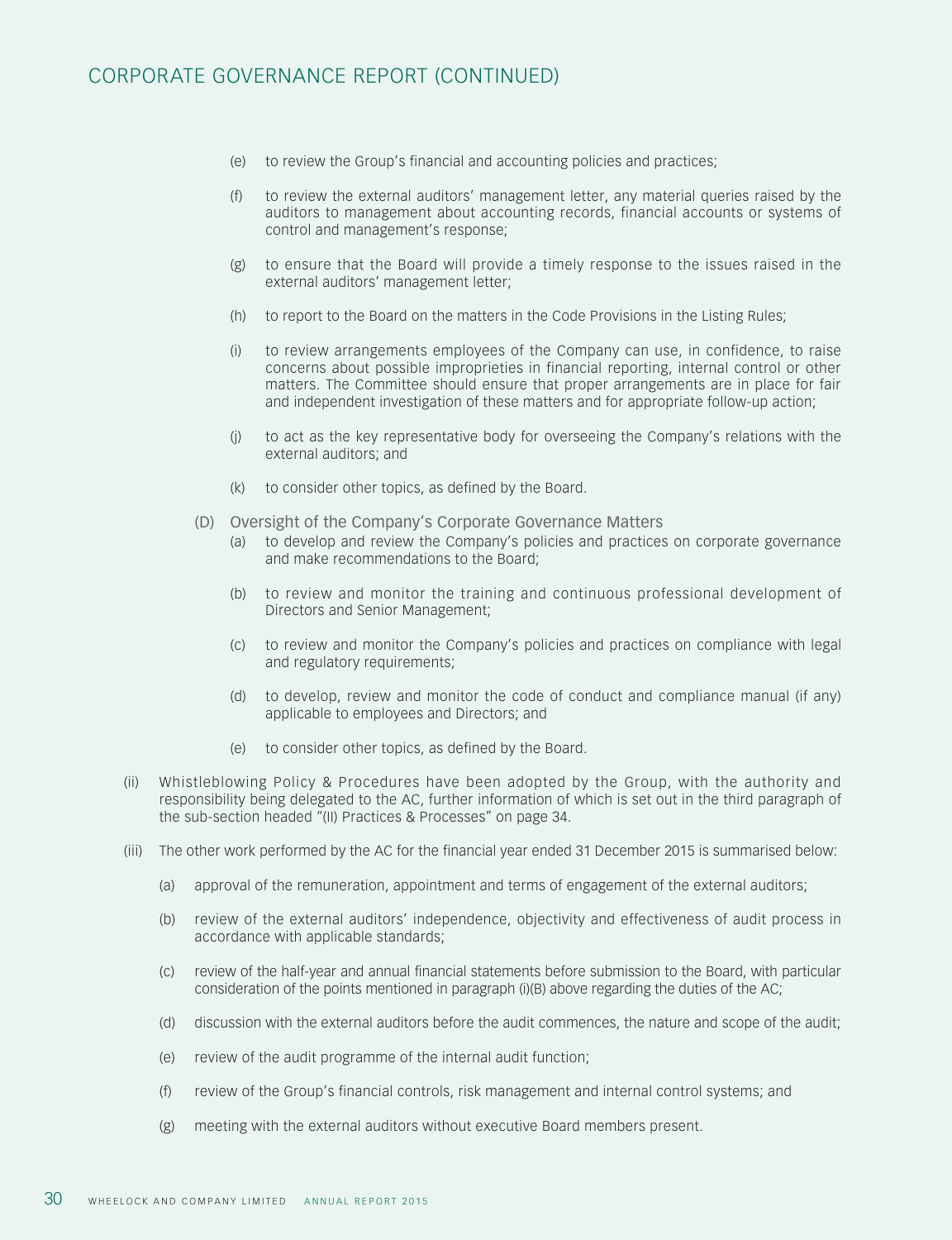#### **(II) Remuneration Committee**

The Company has set up a Remuneration Committee ("RC") consisting of the Chairman and two INEDs of the Company.

One RC meeting was held during the financial year ended 31 December 2015. Attendance of the RC members is set out below:

| <b>Members</b>                    | <b>Attendance/Number of Meeting</b> |
|-----------------------------------|-------------------------------------|
| Kenneth W S Ting (Chairman of RC) |                                     |
| Alan H Smith                      |                                     |

- **Douglas C K Woo** 1/1 (i) The terms of reference of the RC are aligned with the provisions set out in the CG Code. Given
- below are the main duties of the RC:
	- (a) to make recommendations to the Board on the Company's policy and structure for all Directors' and Senior Management remuneration and on the establishment of a formal and transparent procedure for developing remuneration policy;
	- (b) to review and approve the management's remuneration proposals by reference to the Board's corporate goals and objectives;
	- (c) either:
		- (i) to determine, with delegated responsibility, the remuneration packages of individual executive Directors and Senior Management; or
		- (ii) to make recommendations to the Board on the remuneration packages of individual executive Directors and Senior Management.

This should include benefits in kind, pension rights and compensation payments, including any compensation payable for loss or termination of their office or appointment;

- (d) to make recommendations to the Board on the remuneration of non-executive Directors;
- (e) to consider salaries paid by comparable companies, time commitment and responsibilities and employment conditions elsewhere in the Group;
- (f) to review and approve compensation payable to executive Directors and Senior Management for any loss or termination of office or appointment to ensure that it is consistent with contractual terms and is otherwise fair and not excessive;
- (g) to review and approve compensation arrangements relating to dismissal or removal of Directors for misconduct to ensure that they are consistent with contractual terms and are otherwise reasonable and appropriate;
- (h) to ensure that no Director or any of his associates is involved in deciding his own remuneration; and
- (i) to advise Shareholders on how to vote with respect to any service contracts of Directors that require Shareholders' approval under the Listing Rules.
- (ii) The work performed by the RC, which has the delegated authority and responsibility, for the financial year ended 31 December 2015 is summarised below:
	- (a) review of the Company's policy and structure for all remuneration of Directors and Senior Management;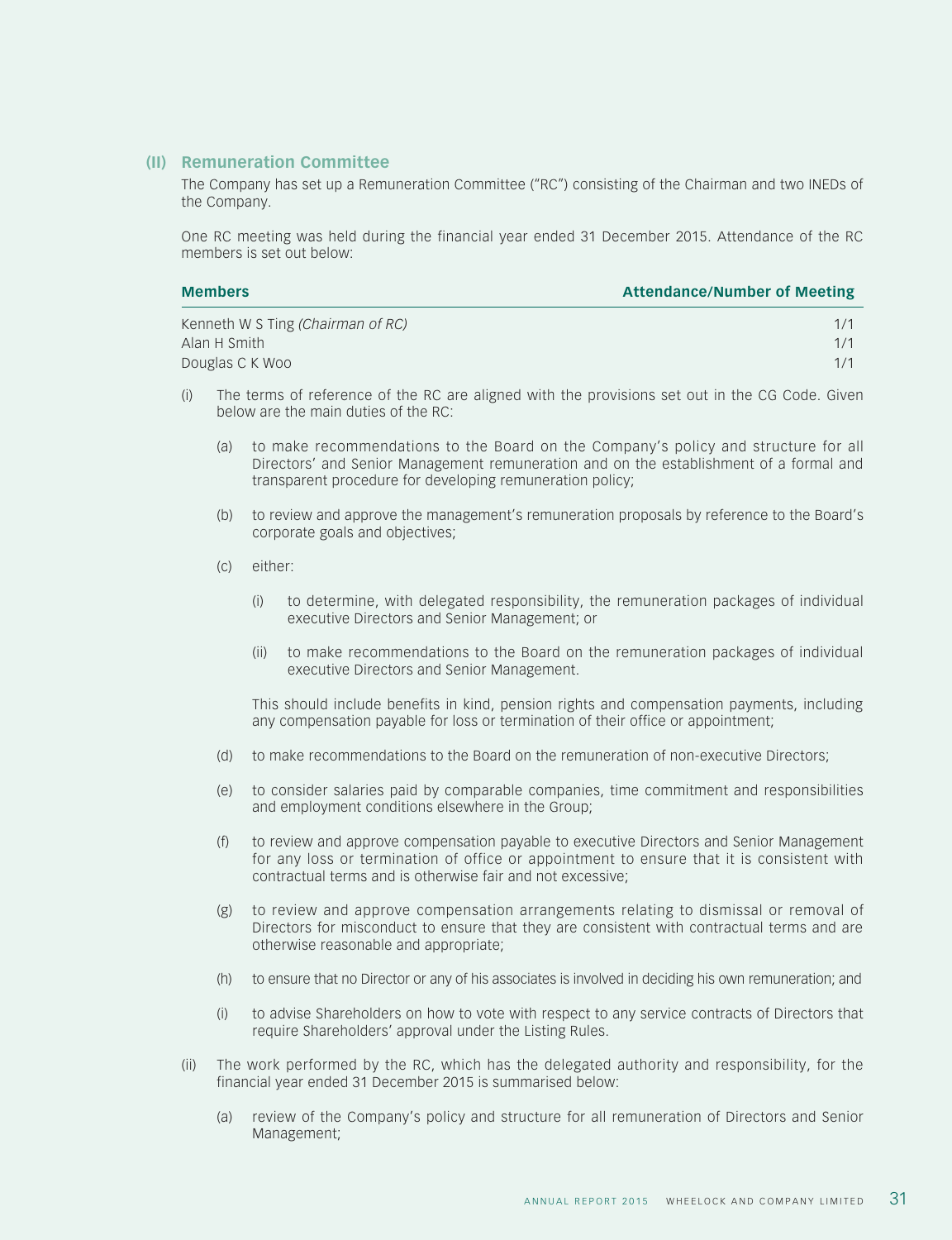- (b) consideration and approval of the emoluments for all Directors and Senior Management; and
- (c) review of the level of fees for Directors and AC members.

The basis of determining the emoluments payable to its Directors and Senior Management by the Company is by reference to the level of emoluments normally paid by a listed company in Hong Kong to directors and senior executives of comparable calibre and job responsibilities, so as to ensure a fair and competitive remuneration package as is fit and appropriate. The basis of determining the fee payable to the Chairman of the Company, currently at the rate of HK\$225,000 per annum, the fee payable to each of the other Directors of the Company, currently at the rate of HK\$150,000 per annum, and the fee payable to each of those Directors who are also members of the AC of the Company, currently at the rate of HK\$75,000 per annum, is by reference to the level of fees of similar nature normally paid by a listed company in Hong Kong to its directors.

## **(III) Nomination Committee**

The Company has set up a Nomination Committee ("NC") comprising three members, namely, Chairman of the Company (as chairman of NC) and two INEDs of the Company, namely, Mr Kenneth W S Ting and Mr Alan H Smith.

During the financial year ended 31 December 2015, no NC meeting was held.

- (i) The terms of reference of the NC are aligned with the provisions set out in the CG Code. Given below are the main duties of the NC:
	- (a) to review the structure, size and composition (including the skills, knowledge and experience) of the Board at least annually and make recommendations on any proposed changes to the Board to complement the Company's corporate strategy;
	- (b) to identify individuals suitably qualified to become Board members and select or make recommendations to the Board on the selection of individuals nominated for directorships;
	- (c) to assess the independence of INEDs; and
	- (d) to make recommendations to the Board on the appointment or re-appointment of Directors and succession planning for Directors, in particular the Chairman of the Board and the chief executive.
- (ii) The Board has adopted a Board Diversity Policy. Under the Policy, the Company recognises and embraces the benefits of having a diverse Board towards enhancement of its overall performance. With a vision to achieving a sustainable and balanced development, the Company regards increasing diversity at the Board level as an essential element in achieving a diversity of perspectives and supporting the attainment of its strategic goals. Appointments of Directors are made on merits having due regard for the benefits of diversity on the Board.

At present, more than half of the Directors on the Board are INEDs. They represent diverse career experience in both international and local enterprises. They bring with them diverse professional backgrounds, spanning engineering, finance and banking, investment banking, legal, manufacturing and entrepreneurship. They also hold or have held important public service positions in Hong Kong and Mainland China, covering business, industry and commerce, health and welfare, education, regulations and politics.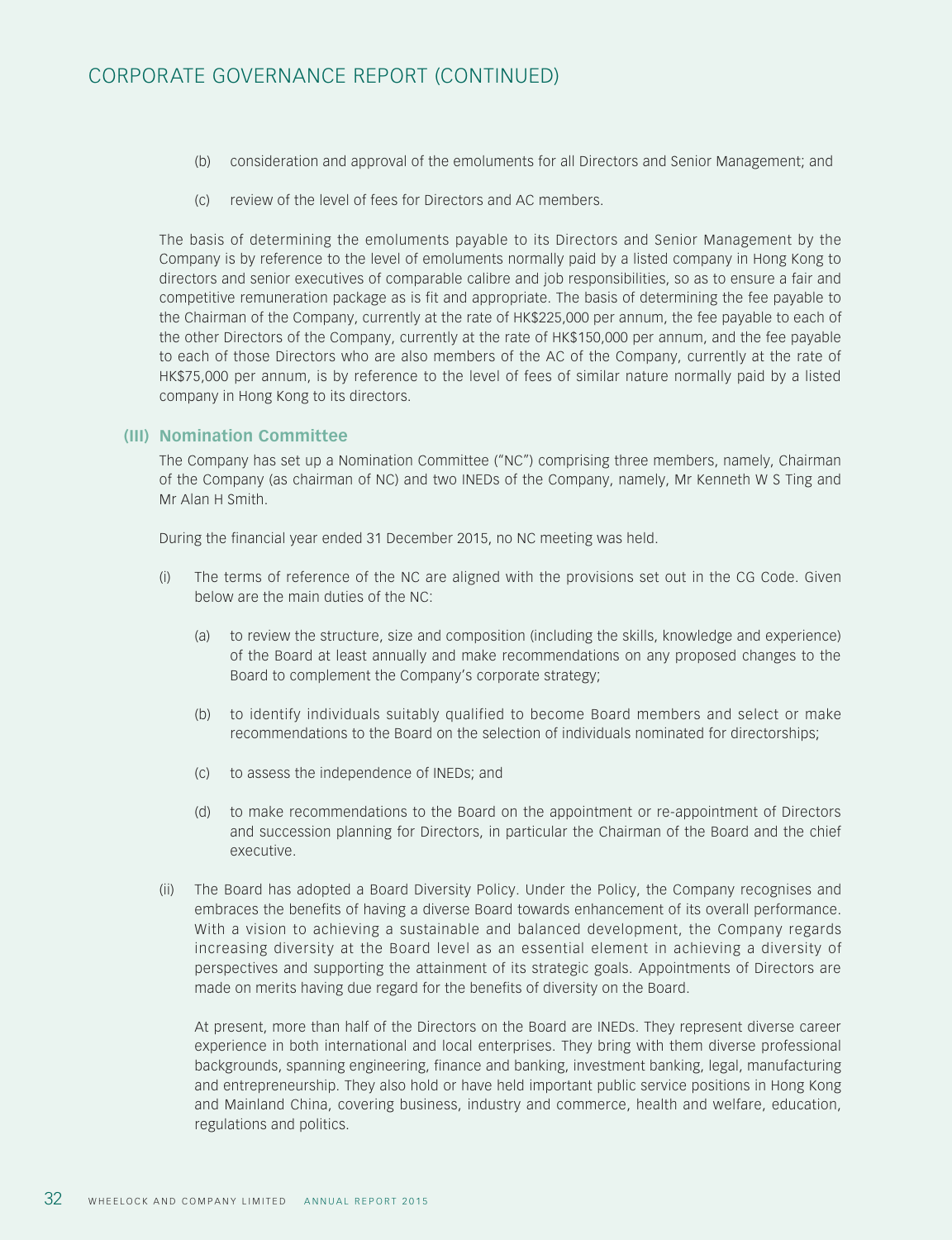The Board composition reflects various cultural and educational backgrounds, professional development, length of service, knowledge of the Company and a broad range of individual attributes, interests and values. The Board considers the current Board composition has provided the Company with a good balance and diversity of skills and experience appropriate to the requirements of its business. The Board will continue to review its composition from time to time, taking into consideration specific needs for the Group's business.

#### **(IV) Corporate Governance Functions**

While the Board is and remains to be principally responsible for the corporate governance functions of the Company, it has delegated the relevant duties to the AC to ensure the proper performance of corporate governance functions of the Company. In this connection, the terms of reference of the AC include various duties relating to corporate governance matters which are set out in paragraph "(D) Oversight of the Company's Corporate Governance Matters" on page 30.

## (H) Auditors' Remuneration

The fees in relation to the audit and other services for the financial year ended 31 December 2015 provided by KPMG, the external auditors of the Company, amounted to HK\$30 million and HK\$4 million respectively.

## (I) Risk Management & Internal Control Systems

## **(I) Risk Governance Structure**

The Board has overall responsibilities for the Group's risk management and internal control systems to safeguard the interests of the Company and its shareholders as a whole. To this end, the Board oversees and approves the Group's risk management and internal control strategies and policies, which are aimed at evaluating and determining the nature and extent of the risks that are compatible with the Group's strategic objectives and risk appetite, with main purpose for provision of reasonable assurance against material misstatement or loss rather than absolute elimination of the risk of failure to achieve business objectives.

Reporting to the Board, the AC is delegated with the authority and responsibility for ongoing monitoring and evaluation of the effectiveness of the relevant systems with assistance of the Risk Management and Internal Control Committee. In November 2015, the terms of reference of the AC were updated to formally incorporate risk management into its scope of duties.

In adherence to its long standing principle for prudent management, the Group has put in place a robust and inclusive framework to manage risks at different business operations in diversified segments within the organization.

#### Risk Management and Internal Control Committee ("RMICC")

In 2015, RMICC was formally established to replace the former Internal Control Committee as an initiative to further enhance the Group's risk management and internal control systems. It was principally an evolvement from the pre-existing internal control framework, which has been in operation ever since 2004, comprising the divisional internal control committees of the business units and various control functional departments at corporate level, including, *inter alia*, Finance Committee, Project Cost Audit Department and Financial Audit Department.

Under the enhanced framework, RMICC plays a central role in the ongoing management of risk management and internal control systems of the Group with the following features:

| Objective   | Assist the AC in discharge of its oversight responsibility over risk<br>management and internal control systems of the Group.  |
|-------------|--------------------------------------------------------------------------------------------------------------------------------|
| Composition | Chaired by Mr Paul Y C Tsui<br>Three other members comprising Mr Stewart C K Leung, Mr Ricky K Y Wong<br>and Mr Horace W C Lee |
| Structure   | Accountable to the AC on all matters relating to risk management and<br>internal control.                                      |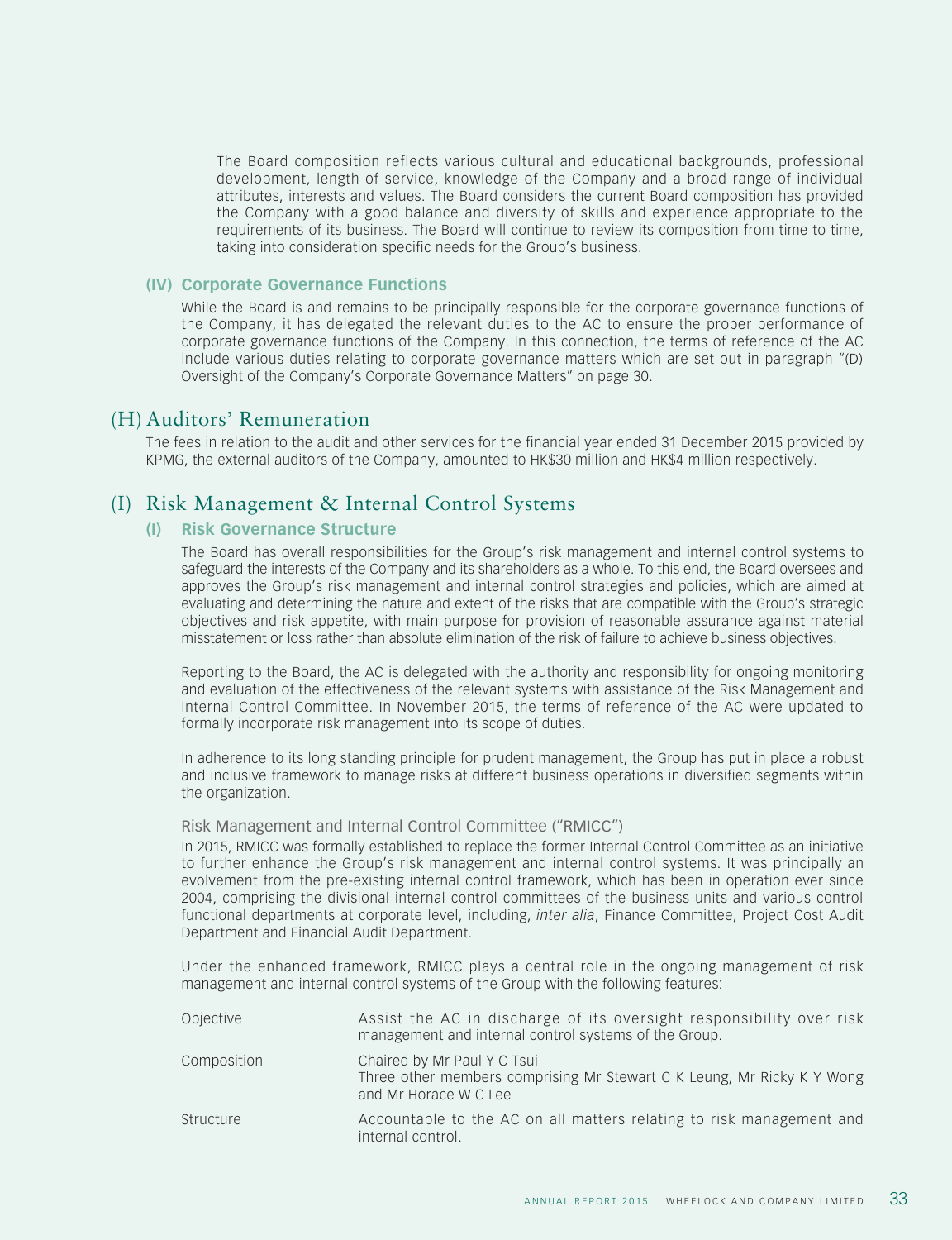# CORPORATE GOVERNANCE REPORT (CONTINUED)

Supervision on Divisional Risk Management and Internal Control Committees ("DRMICCs") which in turn are responsible for the identification and reporting of functional risks, and the ongoing supervision and monitoring of the risk management and internal control systems.

Scope & Duties Assist the AC to conduct periodical reviews of the effectiveness of the risk management and internal control systems of the Group based on the certification procedure as further explained below.

> Report to the AC on identified risks, relevant evaluations and risk management strategy.

> Direct and monitor the proper functioning of DRMICCs and report to the AC on any major internal control issues from time to time.

> Assume an advisory role on objective settings, formulation of internal control framework, policies and procedures.

DRMICCs are set up at the level of business units with composition of the respective key management staff together with those charged with the internal control functions. Acting as divisional advisory bodies, DRMICCs are entrusted with implementation of the Group's control policies and on-going assessment of control activities in the relevant business units.

## **(II) Practices & Processes**

As a conglomerate with diversified range of business activities, the Group is operating in dynamic environments with varying risk exposures according to different business segments. Risk management and internal controls within the Group are not just serial process but dynamic and integrated operations embedded in the day-to-day routines with the primary ownership vested on the respective business units under stewardship residing with the Board.

Areas of responsibility of each operational unit are clearly defined with specific limits of authority in place to ensure effective checks and balances. Procedures have been designed for safeguarding assets against unauthorised use or disposition, maintenance of proper accounting records, assurance of the reliability of financial information for internal use or publication and compliance with relevant legislation and regulations. Risk management system, internal control measures and procedures are continuously under review and being improved where necessary in response to changes in business, operating and regulatory environments.

Furthermore, Whistleblowing Policy & Procedures ("WPP") have been adopted by the Group, with the authority and responsibility being delegated to the AC. Such WPP are for employees and those who deal with the Group (e.g. customers and suppliers) to raise concerns, in confidence, with the Company Secretary, and any and all relevant complaints received may then be referred to the Deputy Chairman and Group Chief Financial Officer or the AC of the Company about possible improprieties in any matter related to the Group.

The internal audit function monitors compliance with policies and standards and the effectiveness of internal control structures across the whole Group. Findings regarding internal control matters are reported to the AC. The external auditors have access to a full set of internal audit reports.

#### **(III) Periodical Reviews**

Under the leadership of RMICC, system reviews in a comprehensive approach on basis of COSO (Committee of Sponsoring Organizations of the Treadway Commission) framework is conducted throughout the Group at least annually. Each business unit, through the co-ordination of DRMICCs, makes a self-assessment by a process as illustrated in the following flow diagram.

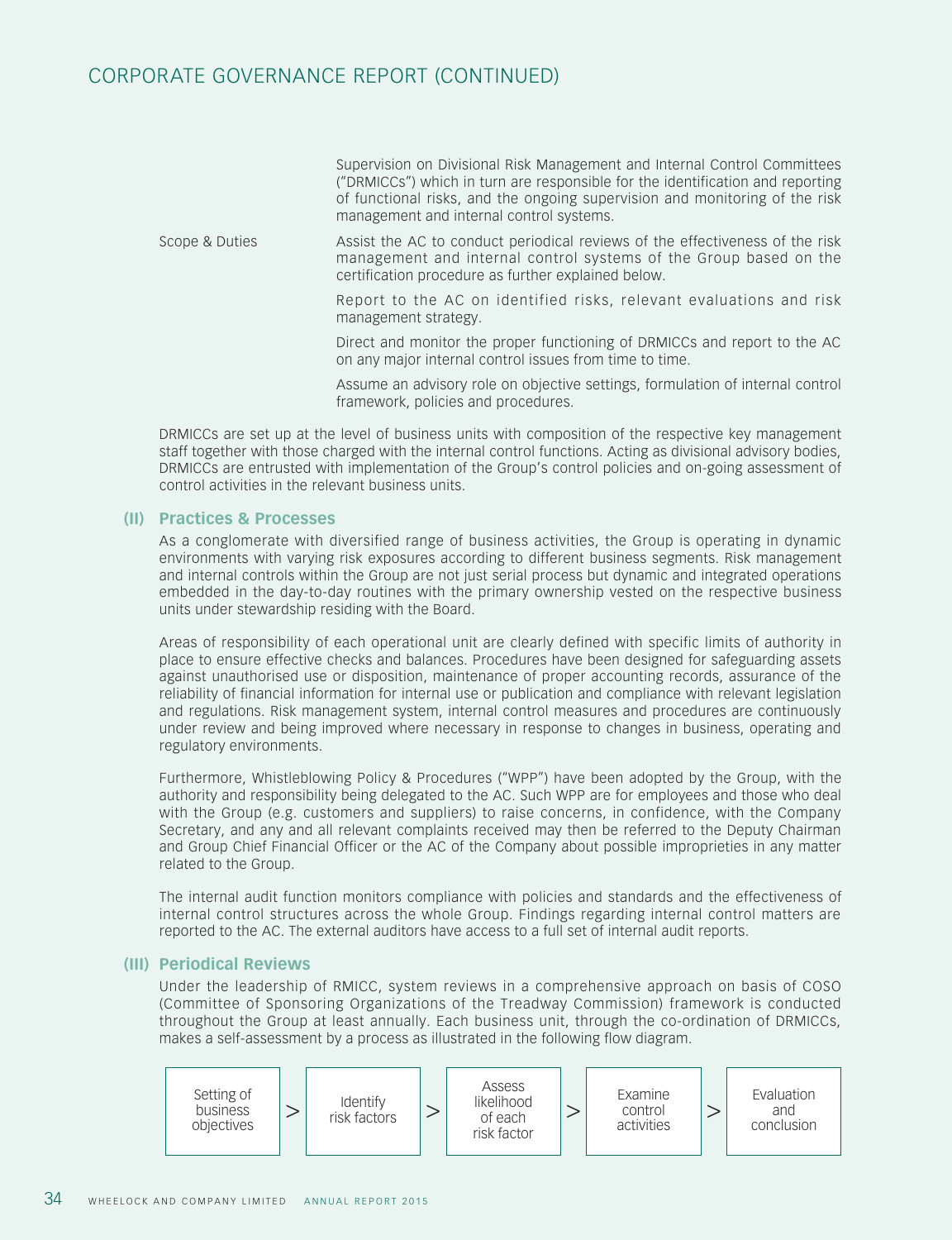DRMICCs report on their reviews and findings, with the conclusions as to the effectiveness of the risk management and control activities of each individual business unit, while RMICC will draw an overall review and conclusion for reporting to the AC and the Board. Such reviewing exercise is carried out on regular basis and affords good opportunities for the Group to identify and prioritize risks, and to develop and manage appropriate measures to control risks within acceptable levels and with a greater focus on anti-fraud measures.

#### **(IV) Annual Confirmation**

During the financial year ended 31 December 2015, the AC, with assistance of RMICC and DRMICCs, has conducted a review of the effectiveness of the Group's internal control system and procedures covering all controls, including financial, operational and compliance and risk management, and the adequacy of, *inter alia*, resources, qualifications, experience and training of staff of the Group's accounting and financial reporting function. Confirmations from management in the form of certification that risk management and internal control procedures are functioning effectively to meet the respective financial reporting, operational and compliance needs, are submitted by business and corporate unit heads to RMICC for consolidation and reporting to the AC.

Based on the result of the review as reported by the AC, in respect of the financial year ended 31 December 2015, the Directors considered that the risk management and internal control systems and procedures of the Group were effective and adequate.

A discussion on the principal risks and uncertainties encountered by the Group is set out on pages 51 to 52 in the Report of the Directors.

## (J) Directors' Responsibilities for the Financial Statements

The Directors are responsible for overseeing the preparation of financial statements for the financial year ended 31 December 2015, which give a true and fair view of the affairs of the Company and of the Group and of the Group's results and cash flow for the year then ended and in compliance with the requirements of the Companies Ordinance (Chapter 622 of the Laws of Hong Kong) ("CO") and the applicable disclosure provisions of the Listing Rules.

In preparing the financial statements for the financial year ended 31 December 2015:

- (i) appropriate accounting policies are selected, applied consistently and in accordance with the Hong Kong Financial Reporting Standards;
- (ii) prudent and reasonable judgements and estimates are made; and
- (iii) the reasons for any significant departure from applicable accounting standards are stated, if applicable.

## (K) Communication with Shareholders

A Shareholders Communication Policy has been adopted by the Company to ensure that Shareholders are provided with ready, equal and timely access to balanced and understandable information about the Company (including its financial performance, strategic goals and plans, material developments, governance and risk profile), in order to enable Shareholders to exercise their rights in an informed manner, and to allow Shareholders and the investment community to engage actively with the Company.

The Group uses several formal channels to ensure fair disclosure and comprehensive and transparent reporting of its performance and activities. Annual and interim reports are published/printed and printed copies of such reports or notifications of publication thereof on the Company's website are sent to all Shareholders. Such reports and press releases are posted and are available for download at the Company's corporate website (www.wheelockcompany.com). Constantly being updated in a timely manner, the website contains a wide range of additional information on the Group's business activities. As a standard part of the investor relations programme to maintain a constant dialogue on the Group's performance and objectives, senior executives hold regular briefings and attend conferences with institutional investors and financial analysts.